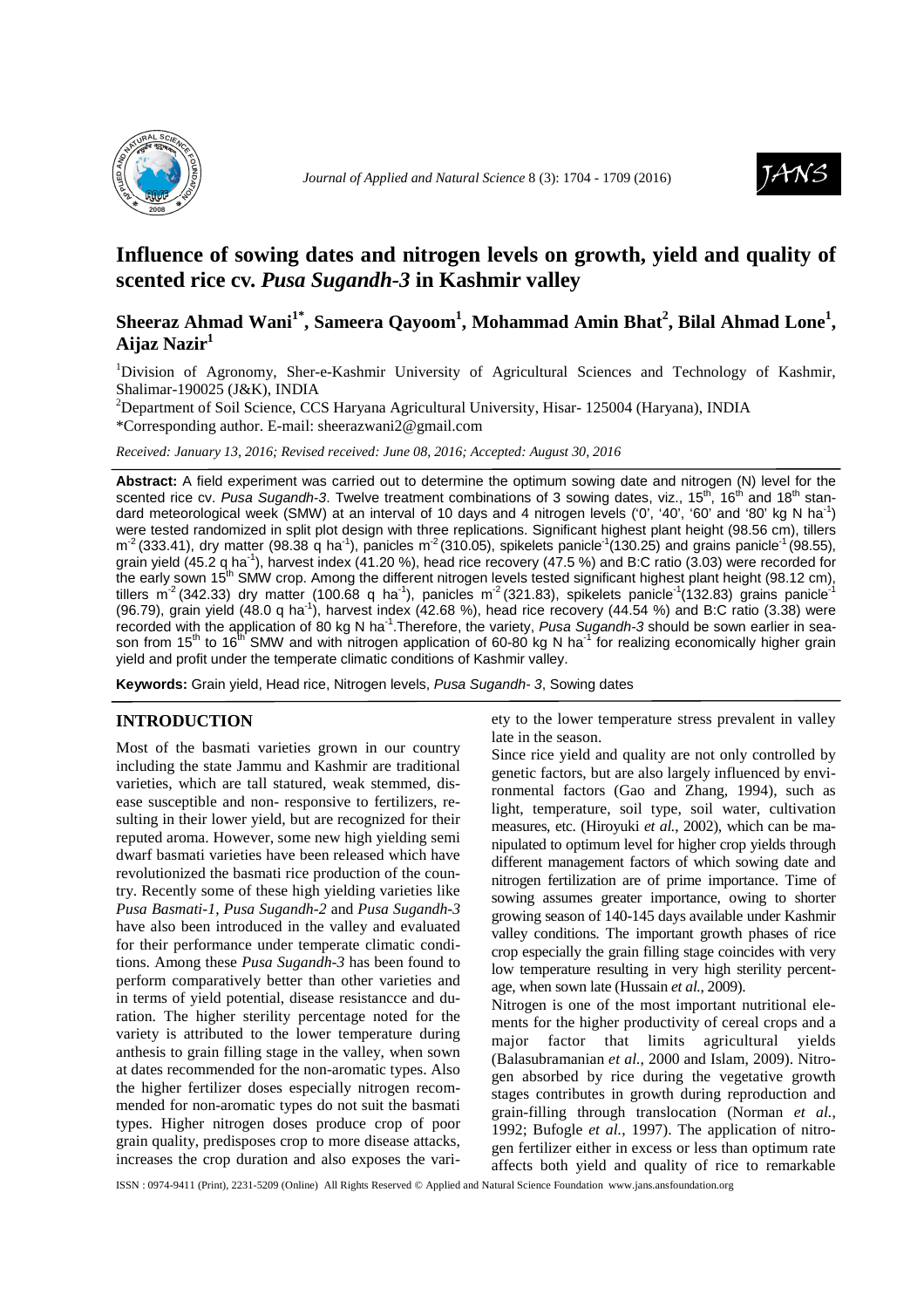extent, hence proper management of crop nutrition is of immense importance (Manzoor *et al.*, 2006). Recommendation on nitrogen requirement and planting dates for growing coarse rice is available, but in case of basmati rice such information is lacking. The variety *Pusa Sugandh-3* being comparatively new to the valley, therefore much work has not been done yet on these aspects and as such there is lack of information of these agronomic treatments on the yield of this variety. So keeping in view these facts, the experiment was conducted to synchronize the important growth stages of the scented rice with the optimum environmental conditions after application of proper nitrogen dose in order to get timely matured crop with higher yields and better quality.

#### **MATERIALS AND METHODS**

The study was conducted at the Agronomy Farm of Sher-e-Kashmir University of Agricultural Sciences and Technology of Kashmir during summer season 2013. The study area is situated at  $34^{\circ}$  05' N latitude and 74° 89' East longitude having an altitude of 1587 m above mean sea level. The mean temperatures ranged from 13.11 ℃ and 26.90 ℃, respectively. Twelve treatment combinations  $(D_1N_0, D_1N_1, D_1N_2,$  $D_1N_3$ ,  $D_2N_0$ ,  $D_2N_1$ ,  $D_2N_2$ ,  $D_2N_3$ ,  $D_3N_0$ ,  $D_3N_1$ ,  $D_3N_2$ ,  $D_3N_3$ ) of 3 sowing dates, viz., 15<sup>th</sup>, 16<sup>th</sup> and 18<sup>th</sup> Standard meteorological week (SMW) at an interval of 10 days and 4 nitrogen levels ('0', '40', '60' and '80' kg N ha<sup>-1</sup>), respectively were tested and randomized in split plot design with three replications. The soil of the experimental field was silty clay loam in texture with neutral pH, normal electrical conductivity (0.23 dSm - <sup>1</sup>), medium available nitrogen  $(407.68 \text{ kg} \text{ ha}^{-1})$ , low available potassium (178.08 kg ha<sup>-1</sup>), high available phosphorus  $(26.57 \text{ kg} \text{ ha}^{-1})$  and organic carbon (0.95%). The nursery was raised in low polythene tunnels during a period of low temperature  $\langle \langle 10^{\circ} \text{C} \rangle$ . Forty days old seedlings were transplanted at a spacing of 15  $cm \times 15$  cm. A uniform dose of phosphorous (P), potassium (K) and zinc (Zn) at the rate of 60 kg  $P_2O_5$ , 40 kg  $K_2O$  and 15 kg  $ZnSO_4$  ha<sup>-1</sup> was applied in all plots. The nitrogen was applied as per treatments in three splits. Entire quantity of P, K and Zn and 50% N was applied before transplanting and the remaining nitrogen was applied in two equal splits at mid tillering, i.e., 30 days after tillering (DAT) and panicle initiation (60 DAT) stages as per treatments. Anthesis was determined when 50 % of panicles were visible in the centre of the plot. The crop reached physiological maturity when 95 % of spikelets had turned yellow. At panicle emergence, 12 randomly selected panicles (one from each separate plant) were tagged in each cultivar. These tagged panicles were harvested at physiological maturity and data on number of filled grains per panicle and sterility percentage were recorded. Grain yield was calculated on 14% moisture basis. Harvest index, head rice recovery and B:C ratio were also calculated.

All the data were analysed using split plot design for analysis of variance (ANOVA) and differences among treatments were compared at  $P \le 0.05$  level of significance using the IRRISTAT data analysis package (IRRI 2000).

### **RESULTS AND DISCUSSION**

**Growth parameters** *:* The plant growth parameters showed significant variation due to the effect of sowing time (Table 1). Significantly higher plant height (98.56 cm), tillers  $m^2$  (333.41) and dry matter accumulation (9838 kg ha<sup>-1</sup>) were recorded for early sown  $15<sup>th</sup>$  SMW but was at par with  $16<sup>th</sup>$  SMW while the  $18<sup>th</sup>$ SMW sown crop recorded the significantly lowest growth parameters. Higher growth parameters in the earlier sown rice crop were also reported by (Hussain *et al*., 2009; Nahar *et al*., 2009 and Singh *et al*., 2012). Haghverdian (2010) also reported lower plant height during earlier stages of crop under earlier sowing due to the effect of low environmental temperature on plants growth. However, from 60 DAT, crop sown in 15<sup>th</sup> SMW recorded highest plant height but was at par with that sown in  $16<sup>th</sup>$  SMW. The increase in plant height in the crops sown on early dates during the later stages might have been due to better temperature and weather conditions experienced by the crop at later growth stages especially at the internode elongation stage which is favoured more at higher temperatures. Also early sown crops had longer vegetative and overall growth period due to which plants synthesized more photosynthates which were utilized for growth of vegetative organs of the plant. Nitrogen played a significant role in the different growth parameters (Table 1). The significantly highest plant height (98.12 cm), tillers  $m<sup>2</sup>$  (343.33) and dry matter accumulation (1006) kg ha<sup>-1</sup>) were recorded for N<sub>80</sub> level but was at par with  $N_{60}$  level. The nitrogen levels  $N_{40}$  and control recorded significantly lower growth parameters than  $N_{80}$  and  $N_{60}$ . However, control recorded significantly lowest growth parameters among all the nitrogen levels tested. The increase in plant height with increased nitrogen levels may be attributed to the fact that nitrogen enhances the vegetative growth of plants owing to increase in cell size and meristematic activity. Enhanced tillering by increased nitrogen application might be attributed to more nitrogen supply to plant at active tillering stage. The increase in dry matter with successive nitrogen levels is due to the fact that increased nitrogen levels caused increase in plant height, tiller m-<sup>2</sup> which subsequently increased dry matter production. Zhilin *et al.* (1997) also reported increase in the plant height with successive increments of nitrogen. The results were also in accordance with the findings of Haefele *et al.* (2008)

**Phenology**: The days taken to reach flowering and harvest varied significantly among the sowing dates (Table 1).The significantly higher number of days was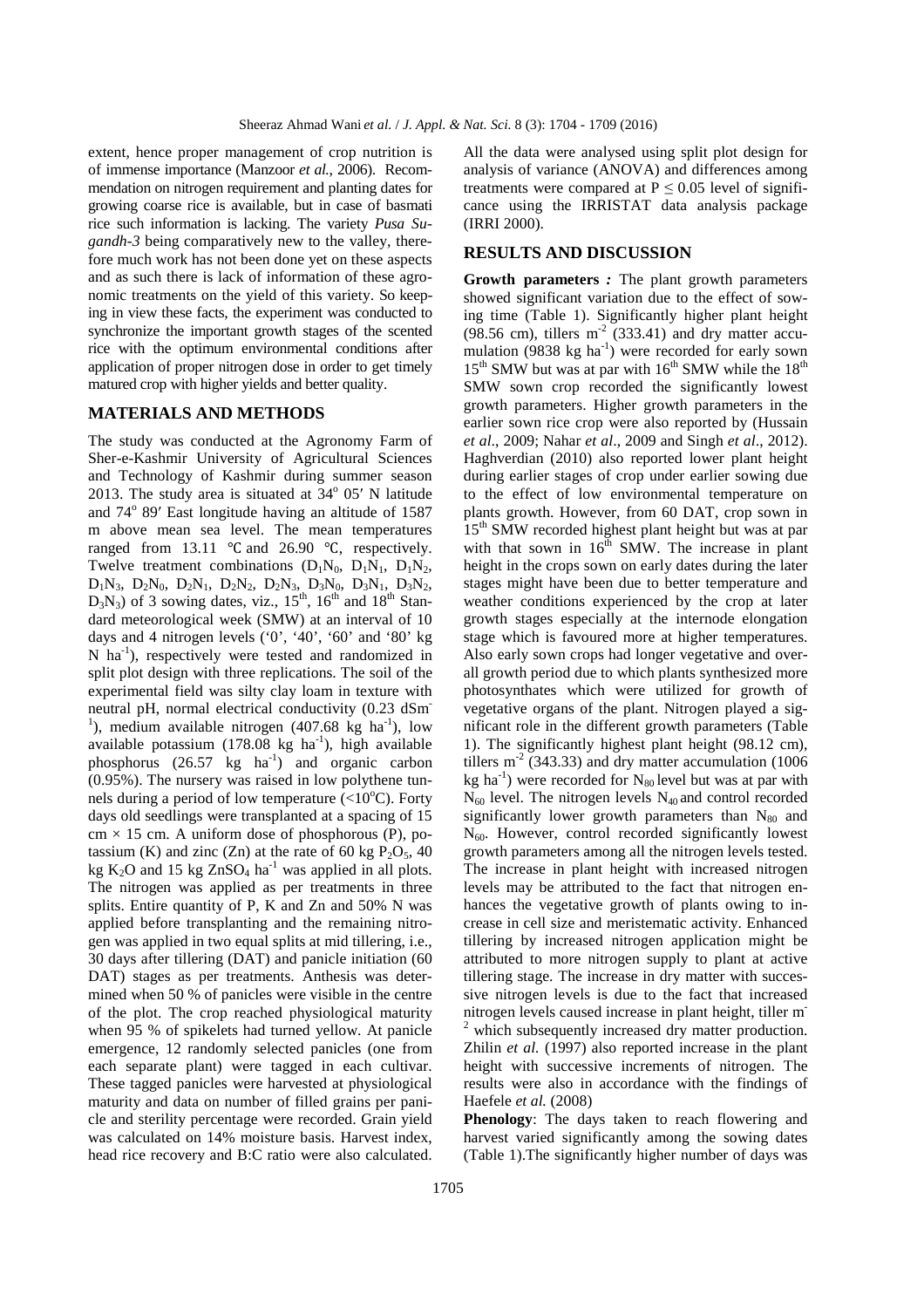| Table 1. Effect of sowing dates and nitrogen levels on plant height, tiller per square metre, dry matter accumulation, panicles per square metre, grains per panicle, sterility percent-<br>age, 1000 grain weight, days to flowering and days to harv |                                    |                         | est of scented rice.                                                                  | Values are of 3 replicates.          |                                         |                                           |                           |                                |                                            |
|--------------------------------------------------------------------------------------------------------------------------------------------------------------------------------------------------------------------------------------------------------|------------------------------------|-------------------------|---------------------------------------------------------------------------------------|--------------------------------------|-----------------------------------------|-------------------------------------------|---------------------------|--------------------------------|--------------------------------------------|
| Treatment                                                                                                                                                                                                                                              | Height<br>Plant<br>$\binom{cm}{2}$ | $\prod_{2}$<br>Tiller m | accumulation<br>Dry matter<br>$(\mathbf{kg}\,\mathbf{ha}^{\text{-}1})$                | Panicles m <sup>-2</sup>             | panicle <sup>-1</sup><br>Grains         | Sterility <sup>9</sup> %                  | 1000 Grain wt             | Days to flow-<br>ering         | Days to har-<br>vest                       |
| Sowing dates                                                                                                                                                                                                                                           |                                    |                         |                                                                                       |                                      |                                         |                                           |                           |                                |                                            |
| $\frac{15^{th}$ SMV<br>16 <sup>th</sup> SMV<br>18 <sup>th</sup> SMV                                                                                                                                                                                    | 98.56                              | 333.41                  | 838<br>8585<br>95855<br>6.55                                                          | 301.05                               |                                         |                                           |                           |                                | 135.06                                     |
|                                                                                                                                                                                                                                                        | 96.93                              | 322.43                  |                                                                                       | 295.02                               |                                         |                                           |                           | 95.06<br>93.05                 |                                            |
|                                                                                                                                                                                                                                                        | 85.89                              | 307.25                  |                                                                                       | 270.99                               | 98.55<br>93.93<br>72.89<br>1.70<br>5.12 | 25.15<br>27.57<br>39.80<br>2.34           | 23.34<br>23.27<br>23.17   | 90.06                          | 132.06<br>127.23                           |
| SEnn#                                                                                                                                                                                                                                                  | 0.72                               | 4.42                    |                                                                                       | 4.18                                 |                                         |                                           | 0.03                      |                                |                                            |
| $CD (p \leq 0.05)$                                                                                                                                                                                                                                     | 2.82                               | 13.50                   |                                                                                       | 16.33                                |                                         |                                           | <b>NS</b>                 | $\frac{0.68}{2.01}$            | 1.05                                       |
| Nitrogen levels (kg ha <sup>-1</sup> )                                                                                                                                                                                                                 |                                    |                         |                                                                                       |                                      |                                         |                                           |                           |                                |                                            |
| Control (N <sub>0</sub> )                                                                                                                                                                                                                              | 86.54                              | 292.52                  | 8133                                                                                  | 268.21<br>282.70<br>295.34<br>310.83 | 79.21<br>85.10<br>96.73<br>96.79        |                                           |                           | 90.17<br>91.23                 |                                            |
| 40 kg N ha <sup>-1</sup> (N <sub>40</sub> )<br>60 kg N ha <sup>-1</sup> (N <sub>60</sub> )<br>80 kg N ha <sup>-1</sup> (N <sub>80</sub> )                                                                                                              | 94.43                              | 315.44                  | 8945                                                                                  |                                      |                                         |                                           | 15<br>323<br>3334<br>3333 |                                |                                            |
|                                                                                                                                                                                                                                                        | 96.06                              | 332.83                  | 9779                                                                                  |                                      |                                         |                                           |                           |                                |                                            |
|                                                                                                                                                                                                                                                        | 98.12                              | 343.33                  | 1006                                                                                  |                                      |                                         |                                           |                           |                                |                                            |
| SEnn <sup>±</sup>                                                                                                                                                                                                                                      | 0.51                               | 3.81                    |                                                                                       |                                      |                                         |                                           | 0.04                      |                                |                                            |
| CD (p≤0.05)                                                                                                                                                                                                                                            | 1.54                               | 11.55                   | 10.83<br>32.20                                                                        | 2.88<br>8.55                         | $1.09$<br>$3.26$<br>$X$ S               | 28.07<br>29.346<br>29.386<br>0.39<br>1.17 | $\overline{S}$            | 94.16<br>95.20<br>0.53<br>1.63 | 128.95<br>129.92<br>121.95<br>1.87<br>1.87 |
| Interaction (Sowing dates x Nitrogen levels)                                                                                                                                                                                                           |                                    |                         |                                                                                       |                                      |                                         |                                           |                           |                                |                                            |
| Table 2. Effect of sowing dates and nitrogen levels on grai<br>SMV= Standard meteorological week                                                                                                                                                       |                                    |                         | in yield, harvest index, head rice percentage and benefit cost ratio of scented rice. |                                      |                                         |                                           |                           |                                |                                            |
| Treatment                                                                                                                                                                                                                                              |                                    |                         | Grain yield                                                                           | $(\text{kg ha}^{-1})$                | Harvest index                           | $(\%)$                                    | Head rice $(\%$           | Ä                              | Cratio                                     |
| Sowing dates                                                                                                                                                                                                                                           |                                    |                         |                                                                                       |                                      |                                         |                                           |                           |                                |                                            |
| $\frac{15^{\text{th}}\text{SMV}}{16^{\text{th}}\text{SMV}}$<br>18 <sup>th</sup> SMV                                                                                                                                                                    |                                    |                         | 4520                                                                                  |                                      | 41.20                                   |                                           | 47.50                     |                                |                                            |
|                                                                                                                                                                                                                                                        |                                    |                         | 4360                                                                                  |                                      |                                         |                                           |                           |                                |                                            |
|                                                                                                                                                                                                                                                        |                                    |                         | 3230                                                                                  |                                      | $41.10$<br>37.69                        |                                           | 43.84<br>39.50            | $\frac{03}{0.05}$              |                                            |
| SEm±                                                                                                                                                                                                                                                   |                                    |                         | 53.04                                                                                 |                                      |                                         |                                           |                           |                                |                                            |
| CD (p≤0.05)                                                                                                                                                                                                                                            |                                    |                         | 207.09                                                                                |                                      | $0.51$<br>1.5                           |                                           | $0.36$<br>1.43            | $0.41$<br>$1.22$               |                                            |
|                                                                                                                                                                                                                                                        | Nitrogen levels (kg ha'')          |                         |                                                                                       |                                      |                                         |                                           |                           |                                |                                            |
| $0 \text{ kg} \text{ N} \text{ ha}^{-1} \text{ (N0)}$                                                                                                                                                                                                  |                                    |                         | 3080                                                                                  |                                      | 36.34                                   |                                           | 42.57                     | 2.03                           |                                            |
| 40 $\bar{k}$ g N ha <sup>-i</sup> (N <sub>40</sub> )<br>60 kg N ha <sup>-1</sup> (N <sub>60</sub> )<br>80 kg N ha <sup>-1</sup> (N <sub>80</sub> )                                                                                                     |                                    |                         | 3850                                                                                  |                                      | 39.74<br>41.23<br>42.68                 |                                           | 43.36<br>43.99            | 2.49                           |                                            |
|                                                                                                                                                                                                                                                        |                                    |                         | 4420                                                                                  |                                      |                                         |                                           |                           |                                |                                            |
|                                                                                                                                                                                                                                                        |                                    |                         | 4800                                                                                  |                                      |                                         |                                           | 44.54                     |                                |                                            |
| $CD (p \leq 0.05)$<br>SEm±                                                                                                                                                                                                                             |                                    |                         | 44.65<br>132.70                                                                       |                                      | $0.43$<br>1.3                           |                                           | $\frac{0.12}{0.37}$       | $3.38$<br>$3.33$<br>$0.33$     |                                            |
| Interaction (Sowing dates x Nitrogen levels)                                                                                                                                                                                                           |                                    |                         |                                                                                       |                                      | SN                                      |                                           |                           |                                |                                            |

Sheeraz Ahmad Wani *et al.* / *J. Appl. & Nat. Sci.* 8 (3): 1704 - 1709 (2016)

SMV=Standard meteorological week SMV= Standard meteorological week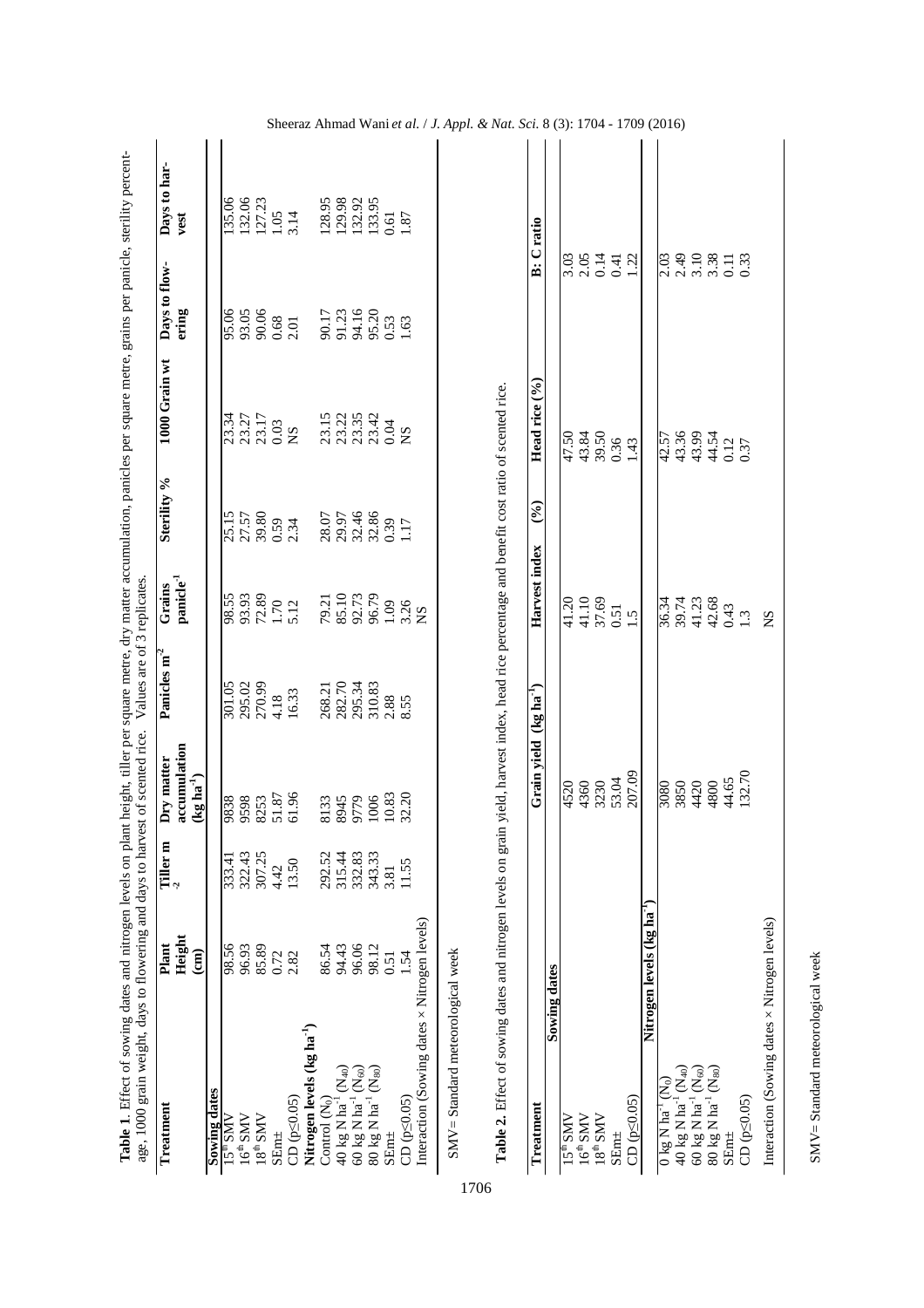taken by 15<sup>th</sup> SMW sown crop, however, was at par with  $16<sup>th</sup>$  SMW crop while the significantly lowest number of days was taken by 18<sup>th</sup> SMW sown crop. Sowing date primarily influences the length of vegetative period of rice with early sown rice requiring a greater number of days to accumulate the same number of degree days units compared with later sown rice. A linear negative correlation between sowing dates and growth period, in the later sowing dates was also reported by Peng-fei *et al*. (2013). Among the nitrogen levels 80 and 60 kg N  $ha^{-1}$  took significantly more number of days to reach flowering and harvest than 40 kg N ha $^{-1}$  and control. Delayed flowering with higher nitrogen dose may be due to more vegetative growth, as reflected by increased plant height, which delayed maturity. Haque *et al.*( 2006) conducted an experiment to study the effect of nitrogen fertilizer on yielding ability of indigenous aromatic rice varieties with three levels of nitrogen fertilizer  $(0, 60 \text{ and } 120 \text{ kg N ha}^{-1})$ . They reported that irrespective of cultivars, the days required to flowering and maturity significantly increased with the increase in the amount of nitrogen applied. Crop maturity was delayed by almost 9, 6, 13 and 7days at 60 kg N ha $^{-1}$  and by 17, 14, 11 and 12 days at 120 kg N ha-1. Accelerated vegetative growth might be a factor for delaying flowering and crop maturity with the increase in the amount of nitrogen fertilizer.

**Yield attributes**: Significant variation in the yield attributes was noticed among the sowing dates (Table 1). The  $15<sup>th</sup>$  SMW sowing date recorded significantly higher number of panicles  $m<sup>2</sup>$  (301.05) and grains panicle m<sup>-2</sup> (98.55) over  $18<sup>th</sup>$  SMW sowing date but was at par with  $16<sup>th</sup>$  SMW sowing. However, sterility percent, a negative yield attribute was found highest (39.80 %) in the late sowing date ( $18<sup>th</sup>$  SMW). Higher panicles m-2 and grains per panicle in earlier sowing dates might be due to more favourable weather conditions during the critical growth stages like panicle initiation, flowering and grain filling periods and also due to higher tillers  $m<sup>-2</sup>$  in earlier sown dates. The higher sterility per cent in the later sown  $18<sup>th</sup>$  SMW crop was due to lower number of filled grains per panicle. This might be attributed to the lower temperature prevalent during the flowering and grain filling period which caused the lower pollen germination and, consequently, increased the unfilled grains per panicle which therefore increased the sterility per cent. Hussain *et al*. (2009) also reported that delayed sowing under Kashmir conditions exposes the flowering period of rice to lower temperature and increases the sterility percentage considerably. Nahar *et al.* (2009) reported that low temperature causes various types of injuries in rice plants, but the most important one is spikelet sterility. They reported that filled grains production decreased significantly with the delay of transplanting which was due to occurrence of low temperature at anthesis and spikelet primordial formation. The 1000-seed weight showed no significant difference among the different sowing dates is due to the fact that it is usually a stable varietal character and the management practice has less effect on its variation. Haque *et al*. (2006) also reported no significant change in 1000-grain weight with change in planting dates. In present study, nitrogen levels also significantly influenced different yield attributes (Table 1). A significantly higher number of panicles  $m<sup>2</sup>$  (310.83), and grains per panicle (96.79) were recorded for  $N_{80}$  but was at par with  $N_{60}$  level while as  $N_{40}$  and  $N_0$  (control) recorded lower yield attributes. The sterility percent was found highest  $(32.86 \%)$  for the N<sub>80</sub> level and lowest for control (28.07 %). The increase in panicles  $m<sup>2</sup>$  observed for  $N_{80}$  and  $N_{60}$  levels might be due to the fact that highest nitrogen levels ensured better availability of nitrogen to plants during the tillering period of rice, which might have resulted in more productive tillers and consequently the panicle m-2. Increasing trend of panicle at the higher levels of nitrogen was also observed by (Awan *et al*., 2011). However, the higher sterility percentage recorded in the treatments received highest nitrogen doses, might be due to the reason that higher doses of nitrogen produced profuse tillering, which led to competition among the tillers and reduces the quantity of photosynthates from source to sink, which would have resulted in more number of ill-filled grains. The increase in spikelet sterility with an increase in nitrogen levels were also reported by (Manan *et al*., 2010). The 1000-seed weight is usually a stable varietal character and the management practice has lower effect on its variation. Haque *et al*. (2006) did not find any significant variation in the 1000-seed weight of rice varieties because of variation in nitrogen dosage . The interaction effect between sowing dates and nitrogen levels was however non-significant.

**Grain yield and harvest index**: The significantly highest grain yield  $(4520 \text{ kg ha}^{-1})$ , and harvest index  $(41.20)$  was recorded for crop sown on 15<sup>th</sup> SMW but was at par with 16<sup>th</sup> SMW sown crop while the lowest grain yield  $(3220 \text{ kg ha}^{-1})$  and harvest index  $(37.69 \text{ %})$ was recorded from the later sown  $18<sup>th</sup>$  SMW crop (Table 2). Yield increase in the  $15<sup>th</sup>$  SMW sown crop was 3.53 and 28.53 per cent over  $16^{th}$  and  $18^{th}$  SMW sown crop, respectively. The higher yield in the earlier sowing dates might be attributed to the result of higher number of panicles m<sup>-2</sup> and grains per panicle. Nahar *et al.* (2009) reported significant reductions in yield attributes and yields after delayed transplanting. Spikelet sterility was increased by late transplanting due to low temperature at panicle emergence stage. The important growth phases of rice crop especially the grain filling stage coincides with very low temperature resulting in very high sterility percentage thereby reduction in yield, when sown late (Hussain *et al.*, 2009). Higher harvest index might be due to the proper crop growth and development and assimilate accumu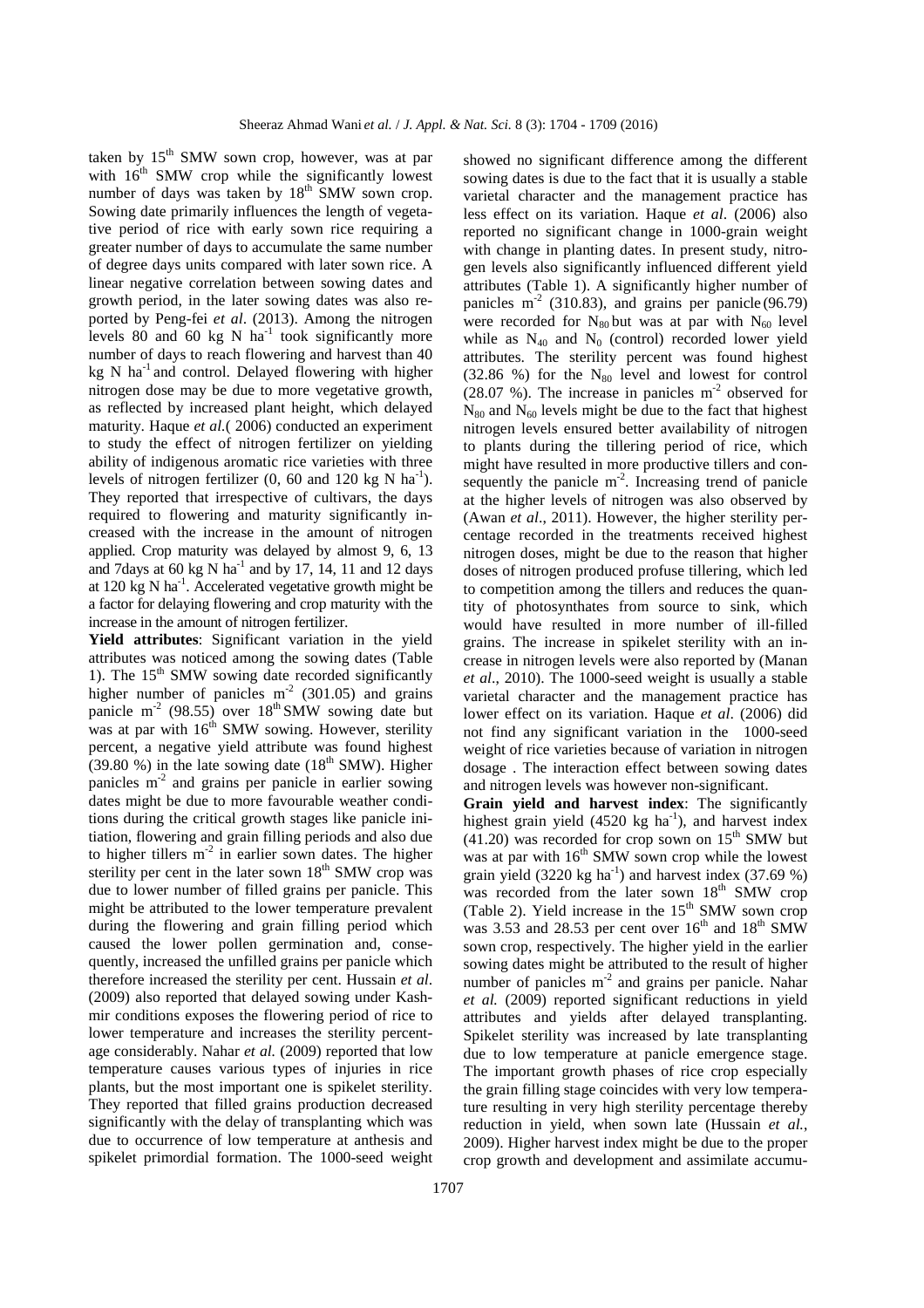lation in the grains. Singh *et al*. (2012) reported that under late sown conditions there was reduction in harvest index of rice cultivars in sequence of (Shalimar Rice 1> Jhelum > Chenab> China 1039). The nitrogen levels also exerted a significant effect on the yield of basmati rice (Table 2). The highest grain yield (4800 kg ha<sup>-1</sup>), and harvest index (42.68) was produced in crop received 80 kg N ha<sup>-1</sup> and was at par with  $N_{60}$ level but was significantly superior to  $N_{40}$  and control treatments. The increase in grain yield by applying 80 kg N ha $^{-1}$  was 7.9, 19.79 and 35.83 per cent than nitrogen levels of 60, 40 and 0 kg  $ha^{-1}$ , respectively. This could mainly be attributed to the increase in the number of panicles m-2 and total number of filled grains per panicle in the earlier sown dates. Bali and Uppal (1995); Awan *et al*. (2011) and Rao *et al*. (2013) also reported higher yield with successive increase in nitrogen levels. The decrease in harvest index at the lower nitrogen levels might be due to lower availability of translocates required for grain filling. The results are in conformity with those of (Awan *et al*., 2011). The interaction effect between sowing dates and nitrogen levels was however non-significant.

**Quality and economics**: Head rice recovery is one of the most important criteria of rice quality especially in basmati rice from the standpoint of marketing. A variety should posses a high turnout of whole grain (head) rice and total milled rice to fetch higher income (Webb, 1985). Head rice recovery showed a significant variation among sowing dates (Table 2). Significantly higher head rice percentage was recorded for the  $15<sup>th</sup>$ SMW sowing date  $(47.50)$  and lowest for the  $18<sup>th</sup>$ SMW sowing date (39.50). Similar results were obtained by Bali and Uppal (1995) from Ludhiana, who reported that basmati rice sown earlier had higher head rice recovery than late sown crop. As regards the different levels of nitrogen significant difference in head rice recovery was noticed (Table 2). The significantly higher head rice per cent was recorded for crop receiving 80 kg N ha<sup>-1</sup> (44.54) and lowest for control (41.84). The results were also in accordance with the findings of Khalid and Chaudhry (1999) who also reported improvement in the quality parameters of aromatic rice with an increase in nitrogen levels. Significant differences were noticed on the economics of *Pusa Sugandh 3* among the sowing dates and nitrogen levels (Table 2). The higher B:C ratio (3.03) was recorded with sowing date of  $15<sup>th</sup>$  SMW. Among the nitrogen levels the highest B:C ratio (3.38) was recorded in relation to the application of 80 kg N  $ha^{-1}$ . Higher B:C ratio in the early planted crop with application of higher nitrogen level was also reported by (Kumar and Ikrammullah, 2004) under tropical condions

### **Conclusion**

Based on the results of the study, it is concluded that *Pusa Sugandh-3* should be sown earlier in season from

 $15<sup>th</sup>$  to  $16<sup>th</sup>$  SMW and with nitrogen application of 60-80 kg N ha<sup>-1</sup> for realizing economically higher grain yield and profit under the temperate climatic conditions of Kashmir valley. This study will be useful to create awareness among the farming community about the optimum dose of nitrogen fertilizer  $(80 \text{ kg N} \text{ ha}^{-1})$  and sowing date  $(15<sup>th</sup>$  SMW) of scented rice in Kashmir valley to get maximum production and remunerative returns.

#### **REFERENCES**

- Awan, T. H., Ali, R. I., Manzoor, Z., Ahmad, M. and Akhtar, M. (2011). Effect of different nitrogen levels and row spacing on the performance of newly evolved medium grain rice variety, KSK-133. *J. Anim. Plant Sci.* 21(2): 231-234.
- Balasubramanian, V., Morales, A. C., Thiyagarajan, T. M., Babu, M. and Hai, L. H. (2000). Adaptation of the chlorophyll meter (SPAD) technology for real-time N management in rice: a review. *International Rice Research Note (IRRN)* 13(2): 28-35.
- Bali, A. S. and Uppal, H. S. (1995). Effect of date of transplanting and water management practices on yield of basmati rice. *Indian J. Agron.* 40(20): 186-192.
- Bufogle, A., Bollich, P. K., Norman, R. J., Kovar, J. L., Lindau, C. W. and Macchiavelli, R. E. (1997). Rice plant growth-and nitrogen accumulation in drill-seeded and water-seeded culture. *Soil Sci. Soc. Am. J.* 61: 832-839.
- Gao, R. S. and Zhang, S. P. (1994). Climatic and Ecological Base of Rice Quality. Shaanxi Science and Technology Press, Xi'an (in Chinese).
- Haefele, S. M., Jabbar, S. M. A., Siopongco, J. D. L. C., Tirol-Padre, A., Amarante, S. T., Cruz, P. C. and Cosici., W. C. (2008). Nitrogen use efficiency in selected rice genotypes under different water regimes and nitrogen levels. *Field Crops Res.* 107:137-46.
- Haghverdian, M. (2010). The study of the effects of planting date on agronomy characteristics of different varieties in rice direct cultivation M.Sc thesis, Agronomy field, Islamic Azad university, Chaloos branch.
- Haque, K. M. S., Khaliq, K. A., Aktar, J. and Shamsuddula, A. M. (2006).Yielding ability of aromatic rice under stacking and non-stacking conditions with different nitrogen fertilization . *Int. J. Sustain. Crop Prod.* 1(1): 01-05.
- Hiroyuki, S., Hasegawa, T. and Iwama, I. (2002). Response of growth and yield in paddy rice to cool water at different growth stages. *Field Crop Res.* 73(23): 67-79.
- Hussain, A., Bhat, M. A., Ganai, M. A. and Hussain, T. (2009). Influence of planting dates and spacing schedules on performance of Basmati rice Pusa Sugandh-3 under Kashmir valley conditions. *Environ. Ecol*. 27: 396-398.
- International Rice Research Institute (IRRI). (2000). IR-RISTAT for window (CD-ROM) version 4.02b. Los Banos, Philippines, IRRI.
- Islam, M.S.H., Bhuiya, M.S.U., Rahman, S., Hussain, M. (2009). Evaluation of SPAD and LCC based nitrogen management in rice (*Oryza sativa L*.). *Bangladesh J. Agric. Res.* 34(4): 661-672.
- Khalid, M. and Chaudhry, A. M. (1999). Impact of nitrogen levels and its application methods on yield and kernel quality of fine rice. *Pak. J. Agr. Sci.* 36: 1-2.
- Kumar, D. R. and Ikramullah, M. (2004). Influence of nitrogen levels and planting dates on productivity and profitability